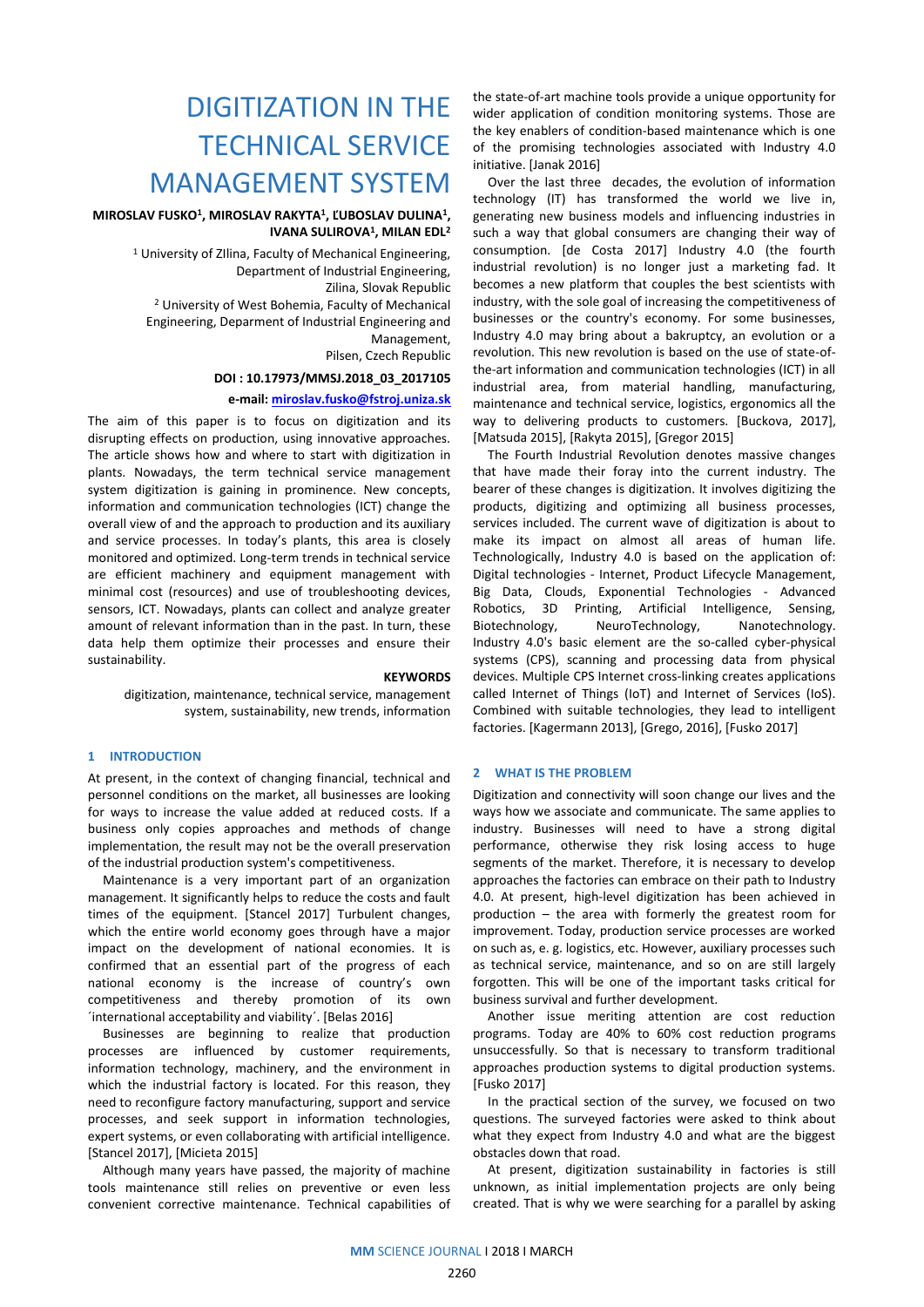about factories' satisfaction with sustainability of lean tools. The survey focused on 7 areas shown in Figure 4.

The questions were processed in charts shown in figures below. Based on our survey, the problem and its solution have been stated and presented, respectively. The statistical sample was 105 factories. These factories are from automotive industry (TIER1, TIER 2, TIER 3) in Slovak and Czech Republic.

The survey consisted from 35 questions in total. The overall interpretation of all the results are big. That is why we have only selected 4 questions for this article. (Figure 1, Figure 2, Figure3 and Figure4)

**Question one (1):** What do you expect from applying Industry 4.0 elements to your business?



**Question two (2):** What are the biggest hurdles to applying Industry 4.0 to your business?



#### **Figure 2.** Graph of question two

**Question three (3):** How satisfied are you with compliance with the standards at lean methods?



**Figure 3.** Graph of question three

**Question four (4):** Satisfaction with implementation and subsequent sustainability of lean methods.



**Figure 4.** Graph of question four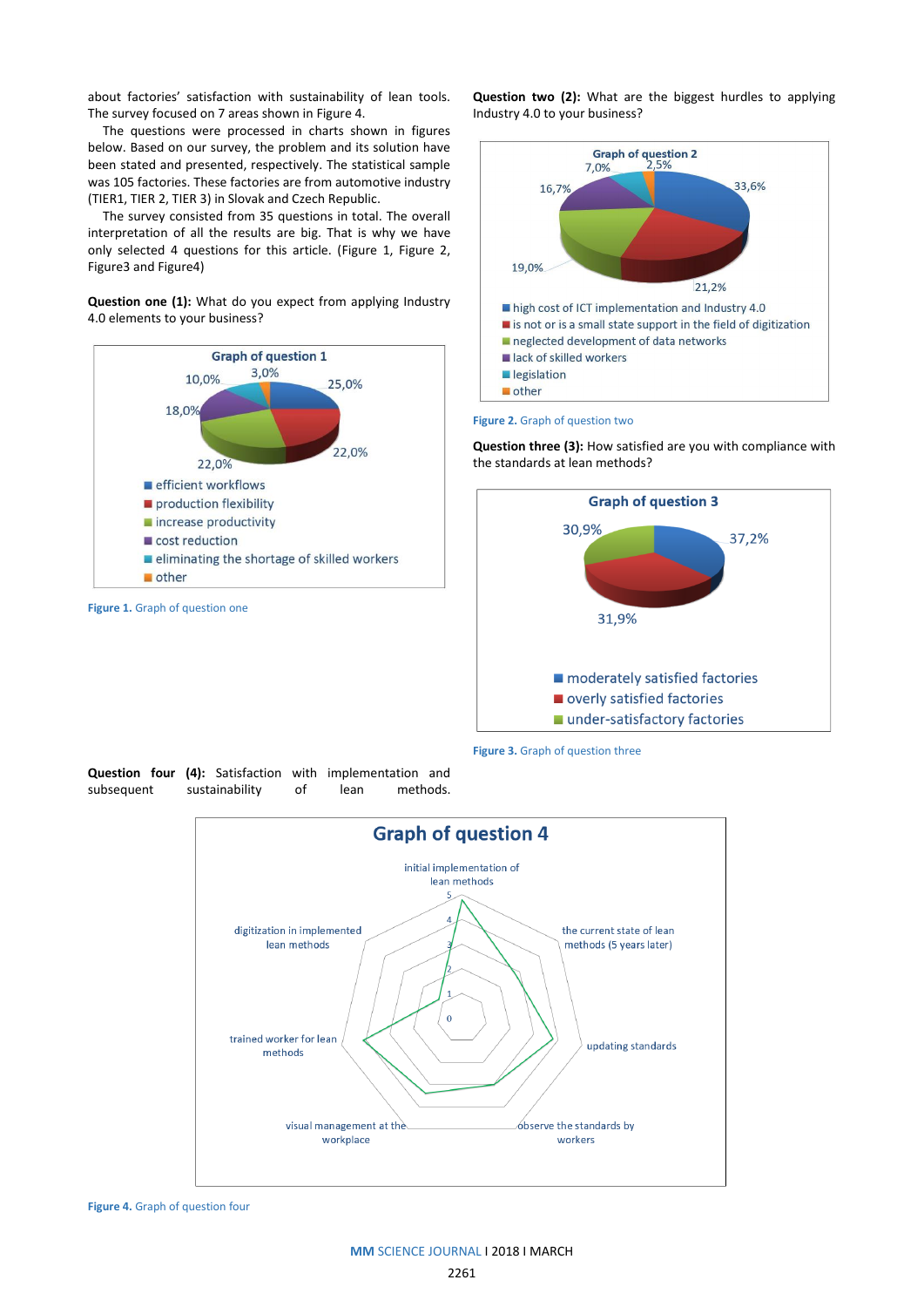# **3 ACHIEVED RESULTS AND RECOMMENDATIONS**

Our research is very big. This article contains just basic information about digitization in factories, because a lot of information from implementation are secret (factories want competitive advantage). Information in chapter 2 has helped us to identify lacks in factories.

Digital business transformation is an organizational change through employment of digital technologies and business models to improve business performance.

Digital transformation of a factory happens when foundations are laid for digital solutions and technologies. It is necessary to realize that technologies and business models are not fixed. They change over time, by industry or geography. Here are a few technologies that are now significantly related to digital business transformation: [Kagermann 2013]

- analytical tools and applications, Big data included,
- mobile tools and applications,
- platforms enabling digital sharing (cloud solutions, application markets),
- social media tools and applications,
- internet of things, connected devices and intelligent networks included.

Together, these digital technologies, often referred to as Internet of Everything (IoE), have a significant impact on how organizations and industries are transformed.

# *3.1 The path of digital transformation*

Digital transformation of a business cannot be affected only partially. The key to understanding the factories processes is the fact that everything is working as part of a larger whole. [Vavruška 2014]

In some factories we found that management does not know why and where to start digitization. We suggest that these 3 questions be embedded in the strategy paper on factory digitization.

Industry 4.0 does not have a defined final destination or state. It is a way to streamline processes more efficiently with digitization and to develop new or to improve current products and business models. Its benefits lie in its ability to answer the following three questions:

Question 1: Why to transform? Question 2: What to transform? Question 3: How to transform?

#### **Question 1: Why to transform?**

This question should be a fundamental starting point for all digital transformations. Transformation is a new challenge and opportunity. Businesses should therefore have a clear vision of what they want to achieve by it. It can be said that some sectors, or at least parts of them, will be more threatened than other. The most impacted areas will most likely be hospitality, retail, media and services. These businesses have insufficient resources to upgrade their digital processes to such an extent as, e. g. big companies. Companies such as Amazon or Google are entering new markets and disrupting existing models. Market disruption can also come from inside of individual industries, by one big company's implementation of digitization to the fullest extent possible.

#### **Question 2: What to transform?**

Digital transformation of a business can take many forms, but intelligent transformation requires prioritization. Here are some areas that could be transformed.

- Business model (how money is made)
- Structure (how the factory is organized)
- People (people who work for the factory)
- Processes (how they are performed)
- IT skills (how information is collected and managed)
- Offer (products and services)
- Accountability model (what is your commitment to customers, suppliers, etc.)

#### **Question 3: How to transform?**

It is important to have a clear idea of where transformation is required and what it is supposed to address. In the area of factory digitization, this third question is the most difficult to answer and determine what to do. There are different businesses on the market, operating in different types of industry. To successfully digitize a business, businesses should develop basic skills that can be overall summarized as: To be receptive and open to digital business. This assertion consists of three basic premises:

**Presmise one:** To see beyond the horizon

To see beyond the horizon means to be able to recognize future trends that will have an impact on the business. At the moment, we are in a very dynamic environment, and the businesses should be aware of that. They should look more closely around themselves and monitor the factors that affect them. Capabilities:

- Awareness of new technological trends,
- Recognition of changes in competitive environment and in individual sectors,
- Collection of new ideas from the employees, suppliers and clients.

**Premise two:** Decisionmaking based on quality information Informed decision making is an active analysis of information coming from outside to the factory through monitoring the environment and new trends in the factory or industry. Internal IT infrastructure, sharing information between people or departments is also important. This capability must stem from a powerful digital component, such as a knowledge-based information system, collaborative remote communication systems, information display control panels, and decision support systems. Without proper knowledge management, businesses will not be able to thrive in the future.

**Premise three:** Fast solution implementation

This capability combines two components: speed and implementation. Both are very important for successful transformation. To see beyond the horizon is crucial for understanding relevant trends, informed decisions are essential for making the right decisions based on relevant information. However, none of these capabilities can be realized unless the organization is able to quickly execute the necessary changes.

#### *3.2 Proposed methodology for digital transformation*

Nowadays, in manufacturing plants, workers are engaged in increasing productivity and reducing costs. Great emphasis is also put on customizing the company's product portfolio. The latter, however cannot be achieved by classical methods. So if companies want to retain their position in the supply chains and remain competitive they must unconditionally apply new approaches as soon as possible.

Whether we are aware of it or not, digitization raises the need for a completely new form of maintenance and technical service in organizations. People must also be prepared for such a change in manufacturing businesses, from management through workers and security guards all the way to cleaners. It is also proposed the partners or customers be part of these changes. By introducing digitization in a factory, the organization's culture changes whether we want it or not.

The proposed methodology must be implemented Top Down (it is the company's management who decide on implementation).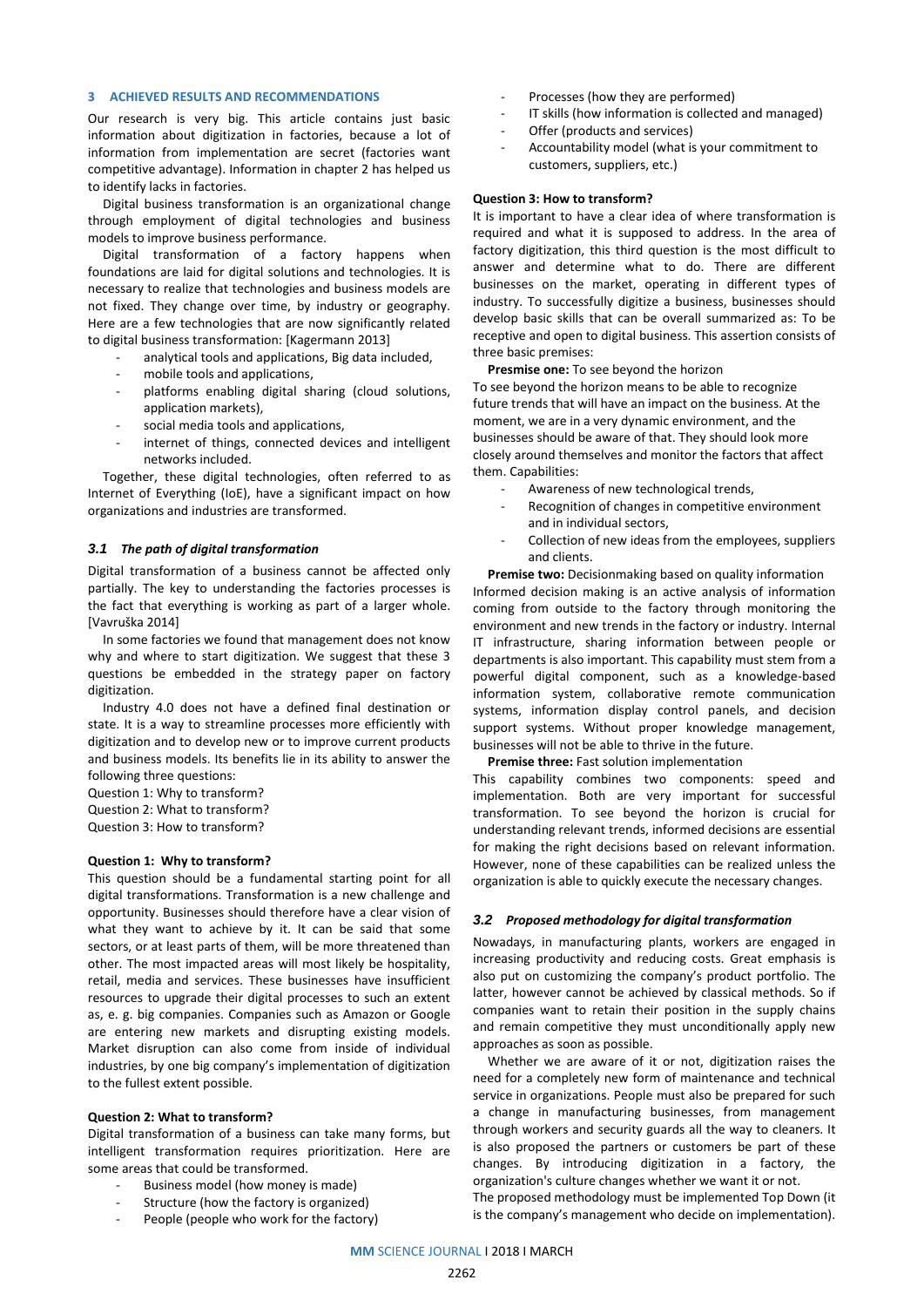The scope of implementation depends primarily on the size of the business and its financial condition. Small, medium and large businesses display a different level of sophistication. The following figure (Figure 5) presents an overall proposal of the methodology, which consists of six steps. The transformation methodology must be based on the following points:

- Top management's decision on implementation of digital system for technical service.
- Preparing and training the employees for implementation (principles, advantages, benefits, manner of implementation).
- Technical service (maintenance) audit.
- Designing digital system for managing technical service.
- Pilot project (aim: successful example, clear benefits, winning the workers for change).
- Spread to and implementation in the entire factory  $$ action plans.
- Results review, benefit documentation.
- Further improvement proposals.

The proposed digitization methodology for management system of technical service consists of 6 steps visualized in the next figure (Figure 5).



**Figure 5.** 6 steps of the transformation methodology

#### *3.3 6 steps of the methodology*

A digital enterprise is a set of advanced industrial engineering techniques and procedures. It is the result of the incremental development of the functionality of production systems in response to changes in human civilization, in particular the emergence of new technologies that are concentrated mainly in information and communication technologies (ICT). Our proposal of the methodology of digitization of the technical service management system integrates two worlds: physical and digital. The proposed methodology integrates the classic implementation of technical service and the digital one.

- The first stage of the digitization methodology of the technical service management system must be devoted to the concept of digitization, to overview of the evolution of industrial revolutions, to information on Industry 4.0 in the factory, and to analysis of the current state of the factory. At this stage, we propose that the initiation of digitization comes from the factory management (TOP DOWN approach), because as long as the management of the factory does not support this new change, the following steps of the methodology will be unsuccessful. Consequently, we recommend that you continue with the information campaign about Industry 4.0 and perform a comprehensive technical service audit, both from the point of view of classical implementation and from the point of view of digitization.
- The second stage of the digitization methodology of the technical service management system must be devoted to project management. Digitization of the technical service management system is a new approach and so far no steps have been taken as to how to proceed and no one has experience with it. As is the case with the TPM (Total Productive Maintenance) concept, the area of digitization is very demanding and without proper project management there is no point in its implementation. Our proposal for this stage is that

the basic project definition be stated, defining the elements and defining the new philosophy for the digital technical service. The basic precondition for technical service digitization is implementation of the maintenance complex (TPM – Total Productive Maintenance, RCM – Reliability Centred Maintenance, RBM – Risk Based Maintenance, VDM – Value Driven Maintenance). If the factory is not interested in implementing the entire maintenance complex, the minimum requirement will be to implement at least the TPM. Tending to the maintenance complex, the staff learn the discipline, how to care for the factory property, how to maintain cleanliness in the factory, how to save, etc.

The third stage of the digitization methodology of the technical service management system must deal with suggestions from the areas of: factory property, its categorization and the technical service organization. There may be a situation in which workers in the factory state that they have already prepared the categorization, and this item is thus skipped. But the opposite is true. It is recommended to consider the re-evaluation of the categorization because it is necessary for the critical parts of the machines to be fitted with sensors (property category A - sensors must be fitted for collection of selected parameters, property category B - sensors might be fitted for the collection of selected parameters, property category C – fitting sensor to collect selected parameters is purely optional). So far, no one has looked at the categorization of property in this way. Therefore, it is crucial to deal with it. Many processes will need to be outsourced, and they will be handled remotely through cloud computing. So far, businesses have not had to deal with this at all. In the digital era, this will be the norm. This will disrupt well-established patterns among businesses, suppliers, and so on.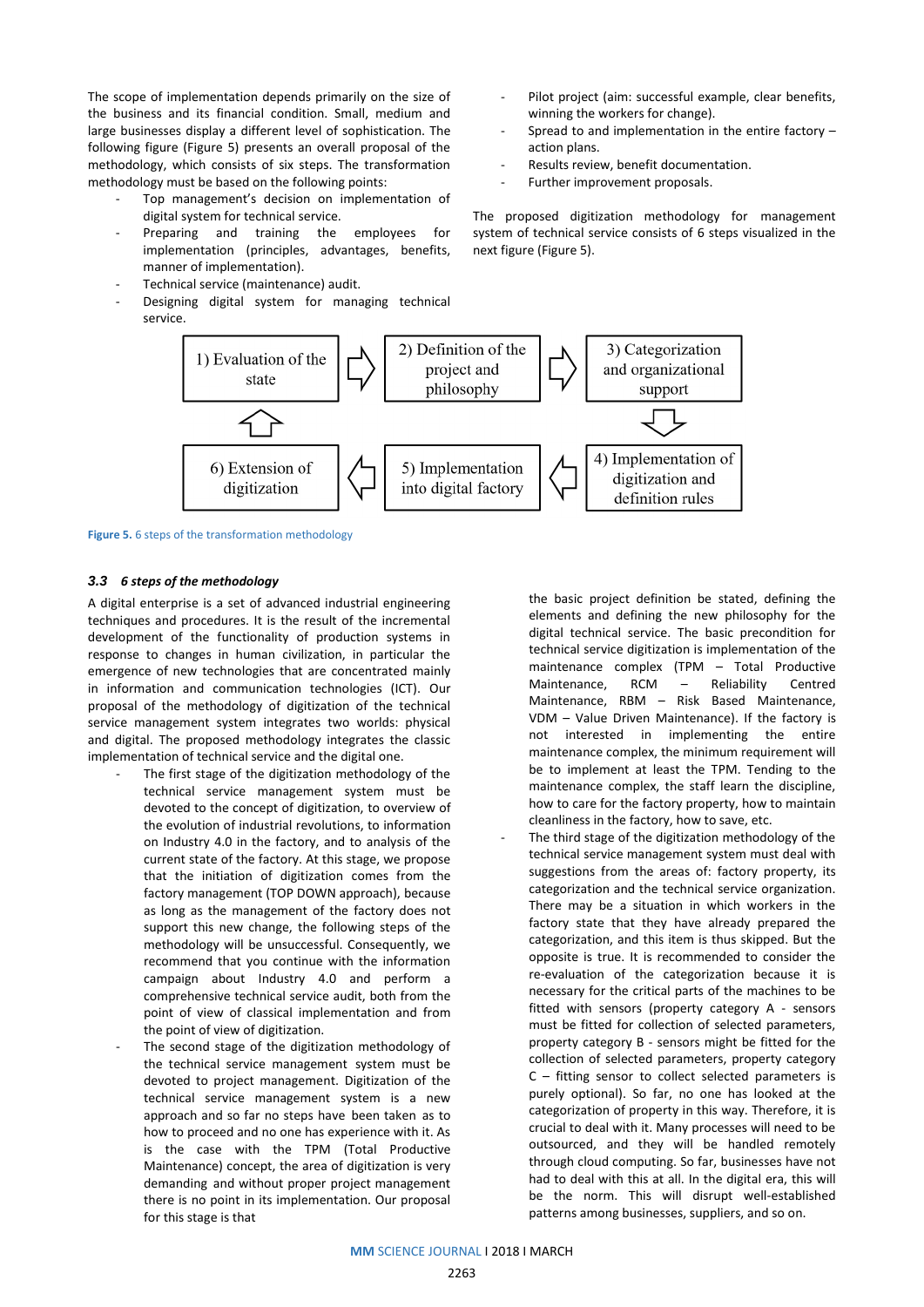- The fourth stage of digitization methodology of the technical service management system is crucial and completely new to businesses and their technical service departments. If it is to be properly implemented, it is essential that the previous 3 stages are carried out correctly. At this stage, businesses should have the following areas worked out: the analysis and selectiom of technical troubleshooting tools, implementation of ICT and digital elements, formation of knowledge and data database, knowledge mining in the knowledge base and its management, a generator representing artificial intelligence and generating, e. g. intervals of preventive predictive maintenance or notifications, and the like and finally updating the real system. Unless these new suggestions are executed, it is highly likely that the entire digitization of the technical service management system will fail.
- In the fifth stage of the digitization methodology of the technical service management system, the solutions proposed by the methodologies should be accounted for and implemented it in the digital business tools. At present, there are no entities defined in the digital factory tools, e. g. for tablets, smartphones and their communication. An advantage would be to adapt the Digital factory tools to small and medium-sized factories as well. The use of new software solutions for the management of the digital management system of the technical service will also be indispensable.
- The last sixth stage of digitization of the technical service management system, called the Recommendation for Enhanced Digitization of the Entire Factory, will include recommendations for designing and deploying digitization across the factories. Following digitization implementation on the pilot line, it is recommended that new targets be set for expanding digitization in the factory.

The methodology of transformation of the technical service management system into digital form is designed to help factories learn about digitization and to show them where and how to begin with processes digitization. The methodology is also designed as a cycle to ensure continuous improvement. If implementation should be successful, all steps must be taken in detail. In this article, we only described a coarse description of the methodology.

#### *3.4 Sustainability and Cooperation in Digital Age*

In nowadays we cannot talk about the sustainability of digital solutions, but implementation projects must be done with a view to sustainability. In the survey we found that the sustainability of Lean methods is not good in a factories and factories are not happy with it. We point out that if digital transformation is to be successful, digitization must be implemented differently than Lean methods.

Currently, energy efficient manufacturing will look across sectors and research programs to stimulate knowledge sharing, standardization, technologies, and actions in the thematic area for increasing energy efficiency. [Mičieta 2015] Sustainable growth should be one of the core objectives of each business. In view of the global shortage of natural resources, the "less means more" principle has become a major challenge for producers and consumers. To meet this challenge, the EU has introduced a wide range of policies and initiatives aimed at sustainable consumption and production. From a forwardlooking perspective, it would be appropriate for the Factories of

the Future to improve the overall environmental performance of the products throughout their life cycle, to stimulate demand for better products and manufacturing technologies and help consumers to decide on the basis of the necessary information. Recently, it has become inevasible for the manufacturing industry not only to optimize customer service but also to consider the sustainability of the global environment and the whole life cycle of a product. [Matsuda, 2015], [Mičieta, 2014] Factors of the Future must adapt quickly to changing external situations in order to achieve a higher degree of sustainability and cooperation. The hurdle of building cooperation management within a factory is a real challenge that managers of factories often face. Factory management represents the main link on the connecting line between the factory and its partners. [Vodak 2014], [Soviar 2017]

In the future (in a digital age), production will have to address three areas of sustainability: economy, ecology, society

- The economic outlook will require a higher profitability of the manufacturing industry, i.e. better use of factory resources, efficient internal and external processes, sustainability of established methods, etc.
- The ecological perspective should reduce the impact of production on the environment towards zero emissions. The ideal state reached by the Factories of the Future would be the positive impact of such businesses on the environment in which they operate, i.e. improving air and water quality, efficient waste management, the use of renewable energy sources and the storage of surplus energy.
- From a social perspective, the factory should serve as a place for people, focusing on their common learning and development of their abilities.

The very notion of "Sustainability of Production" lies in the ability to construct a production program that will be fit for purpose from the marketing point of view, that is to say, the products that are demanded on the market are produced, and also the manufacturing facilities, manufacturing systems and processes enable the production program to deliver to market demand. Sustainability of production is a specific area that makes sure that the production program is right, sustainable over a long term and that the products will be demanded on the market. It is a combination of marketing, strategic decision making and consideration of technical progress and technical possibilities that allow to place the products onto the market. In the field of industrial production, production sustainability is to a certain extent the question of the right decision on the choice of the production program and the forecasts about development of market needs. [Rakyta, 2016; de Leeuw, 2013]

Digitizing, modeling, simulation and emulation are used to understand comprehensive manufacturing processes and creation of new knowledge, which is used for optimization of real production systems. [Bučková 2017]

In the current, arising production systems, there is a prevailing effort to reach a considerable shortening of lead time of the products' manufacture. This can be achieved by the application of modern production technologies, more flexible transport and handling systems, structuring of the production, and by the reduction of inventories. [Sulírová 2017] In the research that we made with a focus on the sustainability of future production systems, we have come to the following global megatrends:

- Fast technology and innovation,
- Continued globalization and customization,
- Changing demography,
- Climate changes,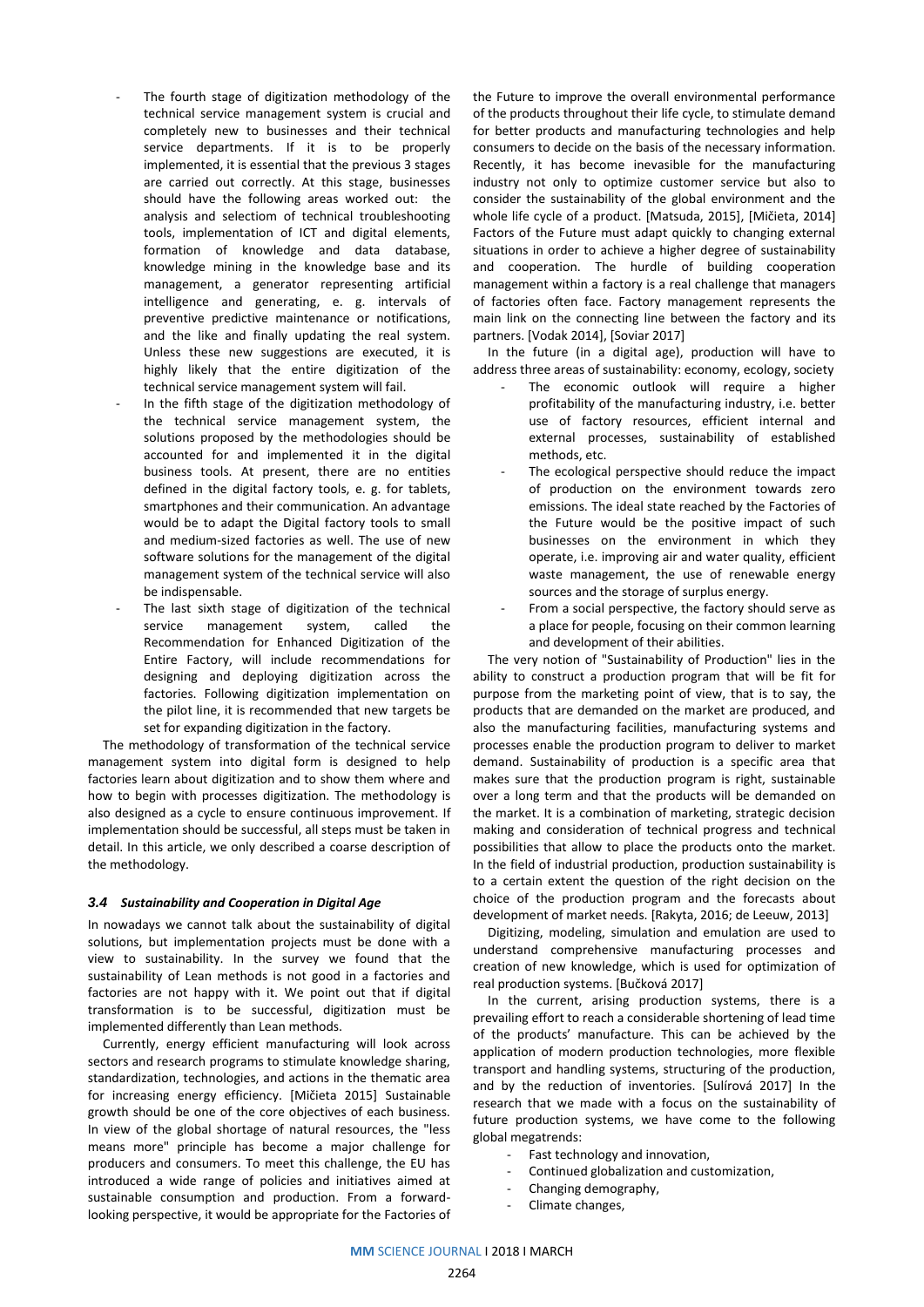- Lack of resources.
- Knowledge society.
- Globally shared responsibilities

#### *3.5 Best practise from the Slovak Republic - Zilina*

At our Department of Industrial Engineering, Faculty of Mechanical Engineering, Zilina University in Žilina, we have a longstanding tradition of research in Digital Factory, intelligent and adaptable systems, digitization, logistics and businesses of the future. From the point of view of the 21st century, these areas are key to today's industrial factories. Today, Digital Factory aims to integrate all three factories into a comprehensive solution. For such a complex system it is necessary to design and devise intelligent production systems (logistics, auxiliary and service processes, system sustainability), digitization processes themselves, etc.

The proposed methodology and sustainability are designed in the context of modern real factories that use innovative technologies. Decline in sensor prices, rapid development of new communication tools and systems make it possible to virtualize the world of production. Such a virtual production world generates huge amounts of data that factories hold, analyze, and use to predict future behavior of production systems. Virtualization in this case means that through sensors the managers acquire real-time information about the state of the production systems. Sensor data processed by intelligent algorithms creates a dynamic, virtual image of real-world production that has been named virtual factory (duality of real vs. virtual). Linking digital and virtual worlds creates a new duality of digital and virtual world.

By combining all three worlds (digital, real and virtual) (Figure 6), a completely new type of production environment emerged into a unified environment. This is most often referred to as Smart Factory or in a wider understanding a Smart Industry. Smart Factory is perceived as a symbiotic connection of three worlds: real (collect and transfer operating data - sensors, WIFI), virtual (data representation) and digital (3D representation). Data from a real factory acquired through sensors. Thise data are the basics of a virtual factory, which is actually a data representation of real factory. Digital factory is represented with 3D digital models. (Figure 6) [Gregor 2015], [Gregor 2016]



**Figure 6.** Smart Industry concept [Gregor 2015], [Gregor 2016]

#### **4 SUMMARY AND CONCLUSION**

This paper deals with the technical service management system digitization. As maintenance and technical service belong to the field of auxiliary production processes, we cannot handle this area separately. In the context of the technical service management system digitization, digitization of other parts of the factory is necessary, too, otherwise digitization in a factory will not make sense.

Alongside digitization, its sustainability must also be taken into account. In analyzing the current state of affairs, we have looked at the sustainability of already established lean methods. Since we do not have actual data on the sustainability of digitization at the moment, all we could do was to make a comparison of the sustainability of the established lean methods. Similarly, some start-up digitization projects in factories may end in a similar or negative way. Therefore, a comprehensive approach to the sustainability of digitization is essential.

In our view, greater exchange of new findings and achievements between companies, universities and R & D institutions is crucial. From the point of view of the future, the digital age and the strategic-competitive advantages, workers must embrace the new business orientation. Also, the public

must be informed of the change that the factories are starting to tackle today and the general perception of production must be altered, creating a global vision for social sustainability in production as a result.

The following qualitative assessment was found in the personal communication in factories: The proposed methodology can be implemented in real conditions but can not be verified in a short time. During the implementation of the methodology, the steps of the methodology must be consulted with the headquarters (mostly in abroad). Some suggested solutions are very advanced and can not be implemented or verified at this time. It is essential to create the basis for digitization - to optimize current processes and prepare them for digitization, j. start counting intervals for predictive and scheduled maintenance and then step by step install sensors on selected critical machine parts. Also, do not forget about "limiting conditions". Every single factory is in another foreign group and this group has certain rules. Often, minor changes which are being solved in the subsidiary must be agreed in the headquarters. Many factories in the group are trying to unify as much as possible their: processes, the visual side of the factory, the technical solutions used, etc. to be able